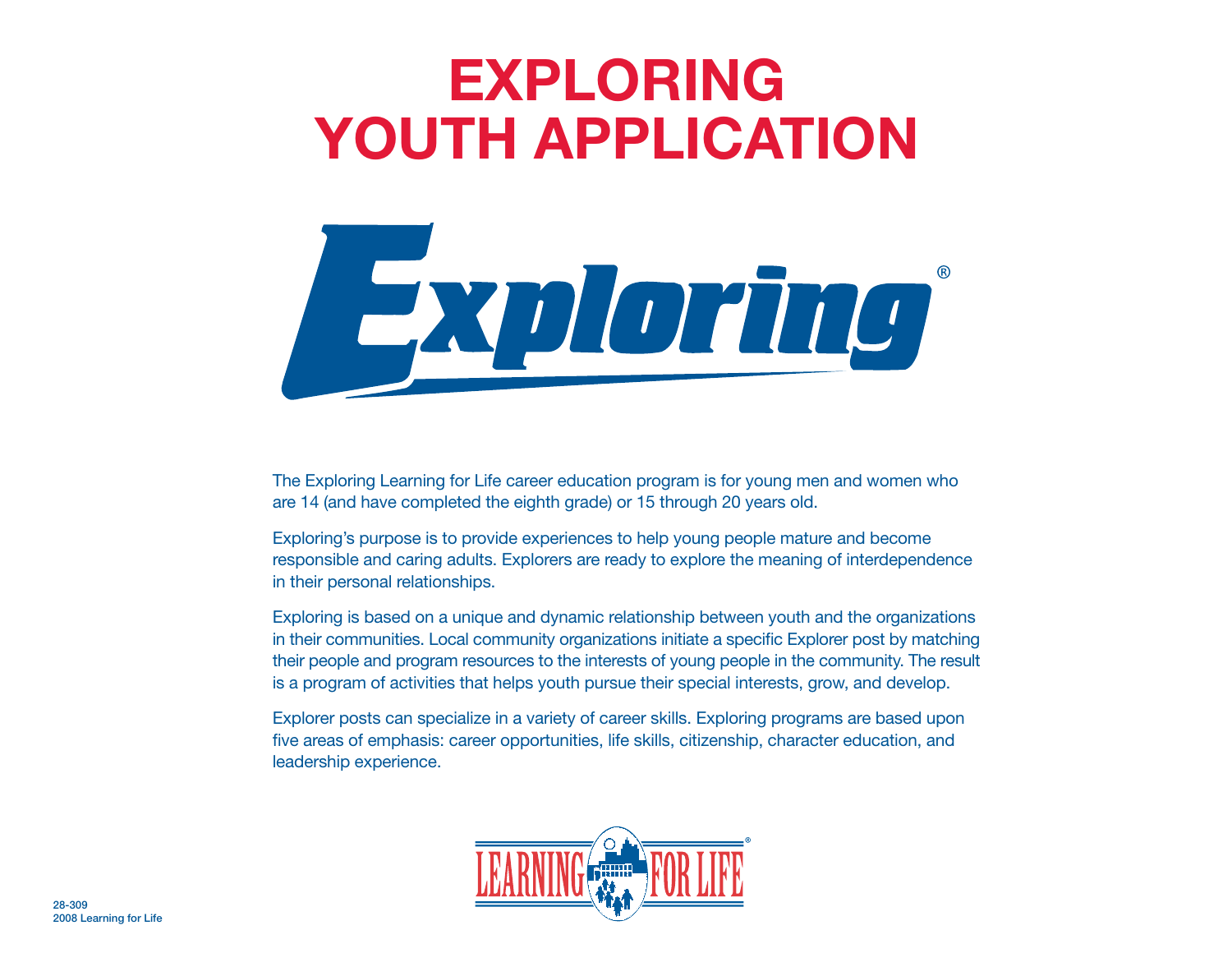|                                                                              |  |  |  |  |                                                           |  |  |  |                                                                             | <b>Tips for completing the Application for Exploring Youth Participant:</b> |  |
|------------------------------------------------------------------------------|--|--|--|--|-----------------------------------------------------------|--|--|--|-----------------------------------------------------------------------------|-----------------------------------------------------------------------------|--|
| $\triangleright$ Print—do not use cursive.                                   |  |  |  |  |                                                           |  |  |  |                                                                             |                                                                             |  |
| $\geq$ Use black or dark blue ink.                                           |  |  |  |  |                                                           |  |  |  |                                                                             |                                                                             |  |
| $\triangleright$ Press firmly when printing.                                 |  |  |  |  |                                                           |  |  |  |                                                                             |                                                                             |  |
| $\triangleright$ Print one letter only in each box.                          |  |  |  |  |                                                           |  |  |  |                                                                             |                                                                             |  |
| $\geq$ Use upper-case letters and stay within the blue boxes for legibility. |  |  |  |  |                                                           |  |  |  |                                                                             |                                                                             |  |
| $\blacktriangleright$ Fill in circles; do not use check marks.               |  |  |  |  |                                                           |  |  |  |                                                                             |                                                                             |  |
|                                                                              |  |  |  |  | >Make sure you have all needed signatures on application. |  |  |  |                                                                             |                                                                             |  |
|                                                                              |  |  |  |  |                                                           |  |  |  | $\geq$ Don't alter the application—it could affect the quality of the scan. |                                                                             |  |
|                                                                              |  |  |  |  |                                                           |  |  |  |                                                                             |                                                                             |  |
| Mailing address example:                                                     |  |  |  |  |                                                           |  |  |  |                                                                             |                                                                             |  |
|                                                                              |  |  |  |  |                                                           |  |  |  |                                                                             |                                                                             |  |

|                   | <b>Participant Chart</b>       |  |  |  |  |  |  |
|-------------------|--------------------------------|--|--|--|--|--|--|
| Term per<br>month | Youth/adult<br>participant fee |  |  |  |  |  |  |
|                   | .85                            |  |  |  |  |  |  |
| 2                 | 1.70                           |  |  |  |  |  |  |
| 3                 | 2.55                           |  |  |  |  |  |  |
| 4                 | 3.40                           |  |  |  |  |  |  |
| 5                 | 4.25                           |  |  |  |  |  |  |
| 6                 | 5.10                           |  |  |  |  |  |  |
| 7                 | 5.95                           |  |  |  |  |  |  |
| 8                 | 6.80                           |  |  |  |  |  |  |
| 9                 | 7.65                           |  |  |  |  |  |  |
| 10                | 8.50                           |  |  |  |  |  |  |
| 11                | 9.35                           |  |  |  |  |  |  |
| 12                | 10.00                          |  |  |  |  |  |  |

|                | Cut along dotted line.<br>TEMPORARY PARTICIPANT CERTIFICATE |
|----------------|-------------------------------------------------------------|
|                | (Good for 60 days)<br>This certifies that                   |
|                |                                                             |
| is a member of |                                                             |
|                |                                                             |
|                |                                                             |
|                | Post leader signature                                       |
|                |                                                             |
|                | <b>Date</b><br><i><b>Exploring</b></i>                      |

| <b>VOLITLE</b><br>Print-do not use cursive.                                                                                | <b>USE BLACK OR BLUE INK ONLY.</b>                                                                                                                                                                                                | Post<br>number                                                                           |
|----------------------------------------------------------------------------------------------------------------------------|-----------------------------------------------------------------------------------------------------------------------------------------------------------------------------------------------------------------------------------|------------------------------------------------------------------------------------------|
| Print one letter or number<br>If                                                                                           | rtificate, participation may be accomplished in this unit by paying \$1 for processing the transfer. Mark and attach certificate. It will be returned by the council.                                                             |                                                                                          |
| only in each box.<br>C<br>Use upper-case                                                                                   | r from council number:                                                                                                                                                                                                            | Unit number:                                                                             |
| letters and stay within the                                                                                                |                                                                                                                                                                                                                                   |                                                                                          |
| blue boxes for legibility.                                                                                                 | E-mail:                                                                                                                                                                                                                           | • Fill in radio buttons completely.                                                      |
|                                                                                                                            | Name and awwess information <b>trease print one letter in each space—press hard, you are making a copy.</b> )<br>First name <b>(Novnitials or nicknames)</b> Middle name<br>Last name                                             | <b>Suffix</b>                                                                            |
| $\mathbf{M}$<br>J   0                                                                                                      | R<br>E<br>S<br><b>H</b><br>D<br>W<br>N<br>A<br>M                                                                                                                                                                                  |                                                                                          |
| <b>Malling address</b><br>Country<br>$\vert S \vert$<br>  U  <br>$\sqrt{2}$<br>უ<br>$\boldsymbol{\Lambda}$<br>$\mathsf{A}$ | City<br>A<br>W<br>$\mathbf{0}$<br>Е<br>Ε<br>N<br><sub>S</sub><br>R                                                                                                                                                                | <b>State</b><br><b>Zip code</b><br>Y<br>$\overline{3}$<br>2 <br>$\mathsf{N}$<br>l 4<br>5 |
| Home pl<br>none                                                                                                            | Date of birth (mm/dd/yyyy)<br><b>Ethnic backgroupe</b><br>Grade                                                                                                                                                                   |                                                                                          |
| $\overline{2}$<br>$\mathbf{3}$<br>$\overline{5}$<br>5<br>5<br>4 <sup>1</sup>                                               | 06<br>5<br>$6\phantom{1}6$<br>$\overline{7}$<br>$\bf{0}$<br>$\bf{0}$<br>9<br>9<br>$5\overline{5}$<br>O African American<br>Native American                                                                                        | $O$ Asian<br>O Alaska Native                                                             |
| <b>Schoo</b>                                                                                                               | $\mathfrak O$ Caucasian/White<br>O Hispanic/Latino                                                                                                                                                                                | $\bigcirc$ Other<br>$\bigcirc$ Pacific Islander                                          |
| $\mathsf{R}$<br>l e I<br>$0$ $\overline{A}$<br>E                                                                           | $\bigcirc$ Female<br>$\bigcirc$ Male<br>Gender:<br>E<br>E.<br>E<br>$\mathbf{R}$<br>N<br>M<br>$\mathsf{A}$                                                                                                                         |                                                                                          |
| Parent/guard an information                                                                                                | $\bigcirc$ Mark here if address is same as above.                                                                                                                                                                                 |                                                                                          |
| Select relationship:                                                                                                       | $\bigcirc$ Mark here if the parent/guardian is not living at the same address; complete and attach a Learning for Life adult application.<br>$\bigcirc$ Parent<br>$\bigcirc$ Guardian<br>$\bigcirc$ Other (specify<br>Grandparent |                                                                                          |
| First name (Np initials or nicknames)                                                                                      | <b>Middle name</b><br>Last name                                                                                                                                                                                                   | <b>Suffix</b>                                                                            |
| l El<br>0 R<br>B<br>H<br>A<br>D                                                                                            | <sub>S</sub><br>$S_{\cdot}$<br>Ε<br>н<br>U                                                                                                                                                                                        | 28-309                                                                                   |
| <b>Mailing address</b><br>Country<br> U S<br>3<br>$\overline{2}$<br>$A \mid N$<br>Δ                                        | City<br>$\overline{A}$<br>V<br>$\mathsf{w}$<br>Ñ<br>S<br>E<br>N<br>$\mathbf 0$<br>R<br>N                                                                                                                                          | <b>State</b><br>Zip code<br>v<br>13<br>N<br>5                                            |
| Home phone                                                                                                                 | E<br>Date of birth (mm/dd/yyyy)<br><b>Occupation</b><br>Employer                                                                                                                                                                  | $2^{\circ}$<br>$\overline{4}$<br>Gender:                                                 |
| $\overline{5}$<br>5<br>$\mathbf{3}$<br>$\overline{2}$<br>5<br>4                                                            | $\overline{7}$<br>9 <sup>°</sup><br>$\overline{2}$<br>6 <sup>°</sup><br>$\overline{7}$<br>5 <sup>1</sup><br>$\bf{0}$<br>$\overline{\mathbf{1}}$<br>$\mathbf{0}$                                                                   | $\bigcirc$ M                                                                             |
| <b>Business phone</b>                                                                                                      | Ext.<br>Cell phone<br>Make sure you have all needed                                                                                                                                                                               | Retain on file for three years                                                           |
|                                                                                                                            | signatures on application.                                                                                                                                                                                                        |                                                                                          |
| Parent/quardian e-mail address                                                                                             | I have read the attached information sheet and approve the application<br>(signature of parent/guardian required if applicant is under 18 years of age).                                                                          |                                                                                          |
| P<br>E<br>$\mathsf R$<br>A<br>N                                                                                            | E.<br>ज₩<br>$\mathsf{N}$<br>S.<br>S<br>@<br>Y<br>M   A<br>D<br>$\overline{C}$<br>A<br>l D<br>$\mathsf{R}$<br>A<br>Ē                                                                                                               |                                                                                          |
|                                                                                                                            | Deborah Sue Smith<br>Bill Taylor<br>Signature of parent/quardian                                                                                                                                                                  |                                                                                          |
| Signature of post leader                                                                                                   | <b>Date</b>                                                                                                                                                                                                                       |                                                                                          |
|                                                                                                                            | Registration fee \$<br><b>Signature of Explorer</b>                                                                                                                                                                               |                                                                                          |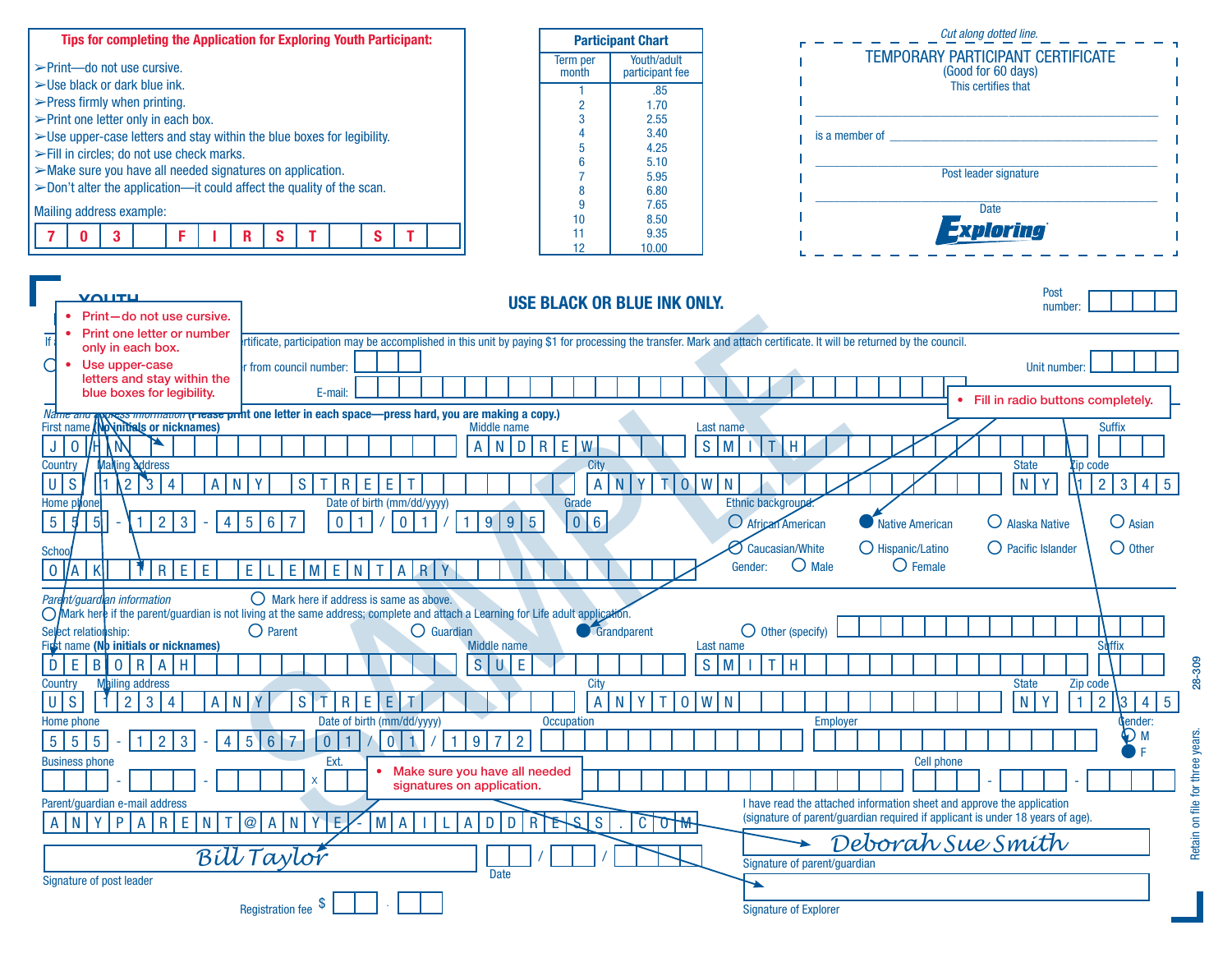## **Youth Participant**

|                                                               |                                                                                                         |                               |             | If applicant has an unexpired participant certificate, participation may be accomplished in this unit by paying \$1 for processing the transfer. Mark and attach certificate. It will be returned by the council. |                                                 |
|---------------------------------------------------------------|---------------------------------------------------------------------------------------------------------|-------------------------------|-------------|-------------------------------------------------------------------------------------------------------------------------------------------------------------------------------------------------------------------|-------------------------------------------------|
| $\bigcirc$ Transfer application                               | Transfer from council number:                                                                           |                               |             |                                                                                                                                                                                                                   | Post number:                                    |
|                                                               | E-mail:                                                                                                 |                               |             |                                                                                                                                                                                                                   |                                                 |
| First name (No initials or nicknames)                         | Name and address information (Please print one letter in each space-press hard, you are making a copy.) | Middle name                   |             | Last name                                                                                                                                                                                                         | Suffix                                          |
|                                                               |                                                                                                         |                               |             |                                                                                                                                                                                                                   |                                                 |
| <b>Mailing address</b><br>Country                             |                                                                                                         |                               | City        |                                                                                                                                                                                                                   | State<br>Zip code                               |
|                                                               |                                                                                                         |                               |             |                                                                                                                                                                                                                   |                                                 |
| Home phone                                                    | Date of birth (mm/dd/yyyy)                                                                              |                               | Grade       | Ethnic background:                                                                                                                                                                                                |                                                 |
|                                                               |                                                                                                         |                               |             | African American<br><b>Native American</b>                                                                                                                                                                        | Alaska Native<br>$\overline{\phantom{a}}$ Asian |
| School                                                        |                                                                                                         |                               |             | Caucasian/White<br><b>Hispanic/Latino</b>                                                                                                                                                                         | <b>O</b> Pacific Islander<br>$\bigcirc$ Other   |
|                                                               |                                                                                                         |                               |             | $\bigcirc$ Female<br>Male<br>Gender:                                                                                                                                                                              |                                                 |
| Select relationship:<br>First name (No initials or nicknames) | Parent                                                                                                  | Guardian<br>Middle name       | Grandparent | Other (specify)<br>Last name                                                                                                                                                                                      | Suffix                                          |
|                                                               |                                                                                                         |                               |             |                                                                                                                                                                                                                   |                                                 |
| <b>Mailing address</b><br>Country                             |                                                                                                         |                               | City        |                                                                                                                                                                                                                   | State<br>Zip code                               |
| UR                                                            |                                                                                                         |                               |             |                                                                                                                                                                                                                   |                                                 |
| Home phone                                                    | Date of birth (mm/dd/yyyy)                                                                              |                               | Occupation  | Employer                                                                                                                                                                                                          | Gender:                                         |
|                                                               |                                                                                                         |                               |             |                                                                                                                                                                                                                   | $\bigcirc$ M                                    |
| <b>Business phone</b>                                         | Ext.                                                                                                    | Previous Exploring experience |             | Cell phone                                                                                                                                                                                                        | OF                                              |
|                                                               |                                                                                                         |                               |             |                                                                                                                                                                                                                   |                                                 |
| Parent/guardian e-mail address                                |                                                                                                         |                               |             | I have read the attached information sheet and approve the application<br>(signature of parent/guardian required if applicant is under 18 years of age).                                                          |                                                 |
|                                                               |                                                                                                         |                               |             |                                                                                                                                                                                                                   |                                                 |
|                                                               |                                                                                                         |                               |             | Signature of parent/guardian                                                                                                                                                                                      |                                                 |
| Signature of post leader                                      |                                                                                                         | Date                          |             |                                                                                                                                                                                                                   |                                                 |
| 6001                                                          | <b>Registration fee</b>                                                                                 |                               |             | Signature of Explorer                                                                                                                                                                                             |                                                 |